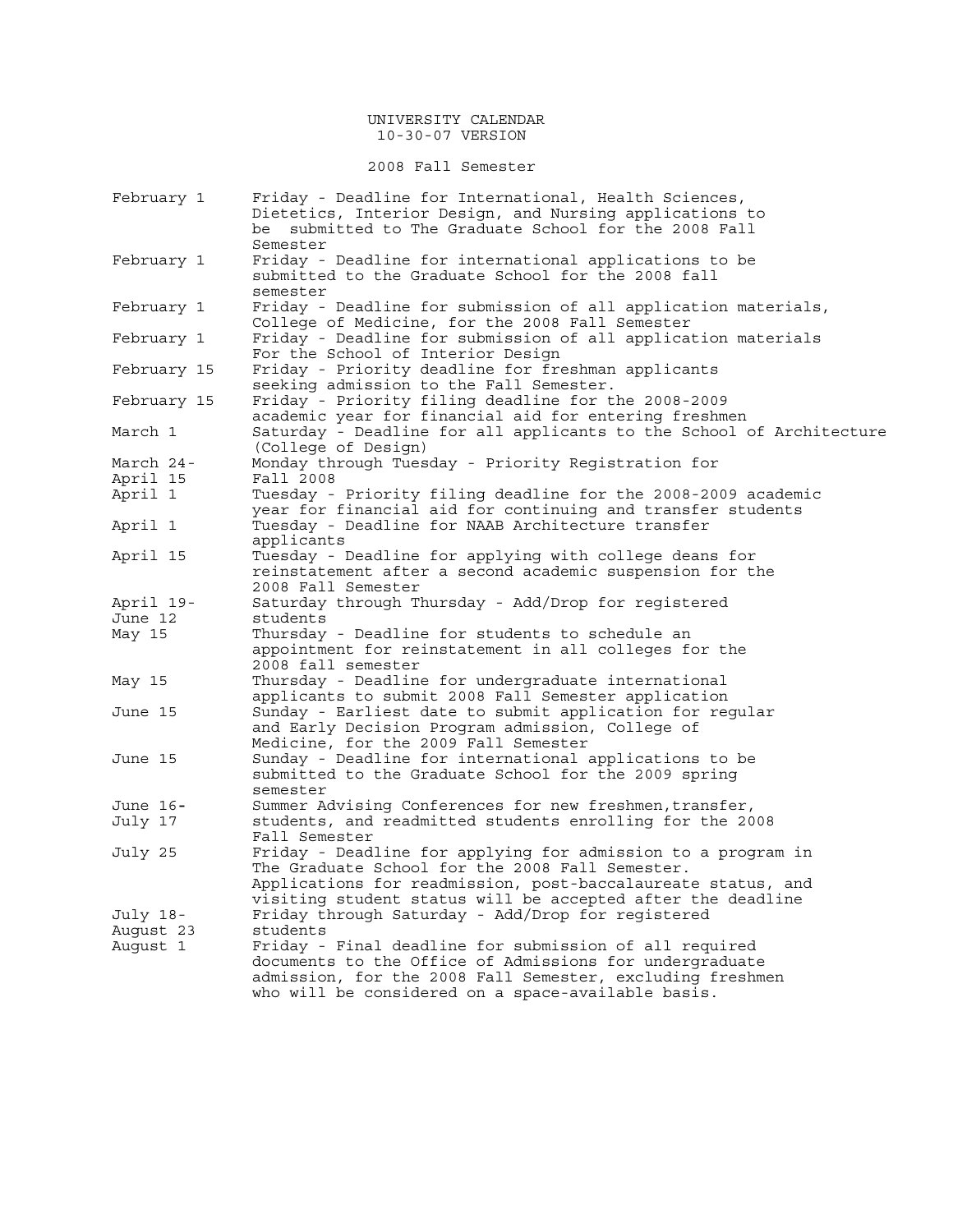2008 Fall Semester

| Auqust 1           | Friday - Deadline for application for Early Decision<br>Program, College of Medicine, for the 2009 Fall Semester       |
|--------------------|------------------------------------------------------------------------------------------------------------------------|
| August 6           | Wednesday - Last day for students in the Employee                                                                      |
|                    | Educational Program registered through August 6 to submit                                                              |
|                    | EEP form to Human Resource Services to confirm 2008 Fall                                                               |
|                    | Semester registration and tuition waiver                                                                               |
| August 13          | Wednesday - Deadline for applying to The Graduate School for                                                           |
|                    | readmission, post-baccalaureate status, and visiting student                                                           |
|                    | status for the 2008 Fall Semester                                                                                      |
| August 19-25       | Tuesday through Monday - Fall registration for                                                                         |
|                    | students who entered the University in either the 2008                                                                 |
| August 19-25       | Four-Week Intersession or Eight-Week Summer Session<br>Tuesday through Monday - Registration for new program           |
|                    | graduate students                                                                                                      |
| August 21-25       | Thursday through Monday - Fall registration for new post-                                                              |
|                    | baccalaureate students admitted for the First Summer                                                                   |
|                    | Session, Second Summer Session or Fall Semester                                                                        |
| August 22          | Friday - Advising Conference and Registration for new                                                                  |
|                    | international students                                                                                                 |
| August 22          | Friday - Payment deadline of registration fees and/or                                                                  |
|                    | housing and dining fees-if total amount due is not paid                                                                |
|                    | as indicated on the account statement, a late payment fee                                                              |
|                    | of 1.25% of the amount past due will be assessed                                                                       |
| August 23-26       | Saturday through Tuesday - KY Welcome for all new                                                                      |
|                    | undergraduate students                                                                                                 |
| August 25          | Monday - Advising Conference and Registration for new                                                                  |
|                    | freshmen and transfer students including registration for<br>Evening and Weekend                                       |
| August 25-26       | Monday - Tuesday - Opening-of-term add/drop for                                                                        |
|                    | registered students                                                                                                    |
| August 26          | Tuesday - Advising Conference and Registration for                                                                     |
|                    | readmission, and non-degree students including Evening and                                                             |
|                    | Weekend                                                                                                                |
| August 26          | Tuesday - Last day a student may officially drop a course or                                                           |
|                    | cancel registration with the University Registrar for a full                                                           |
|                    | refund of fees                                                                                                         |
| August 27          | Wednesday - First day of classes                                                                                       |
| August 27-         | Wednesday through Wednesday - Late registration for                                                                    |
| Sept. 3            | returning students who did not priority register and new                                                               |
|                    | applicants cleared late for admission. A late fee is                                                                   |
|                    | assessed students who register during this time period                                                                 |
| September 1        | Monday - Labor Day - Academic Holiday                                                                                  |
| Sept. 3<br>Sept. 3 | Wednesday - Last day to add a class for the 2008 Fall Semester<br>Wednesday - Last day to officially withdraw from the |
|                    | University or reduce course load and receive an 80                                                                     |
|                    | percent refund                                                                                                         |
|                    |                                                                                                                        |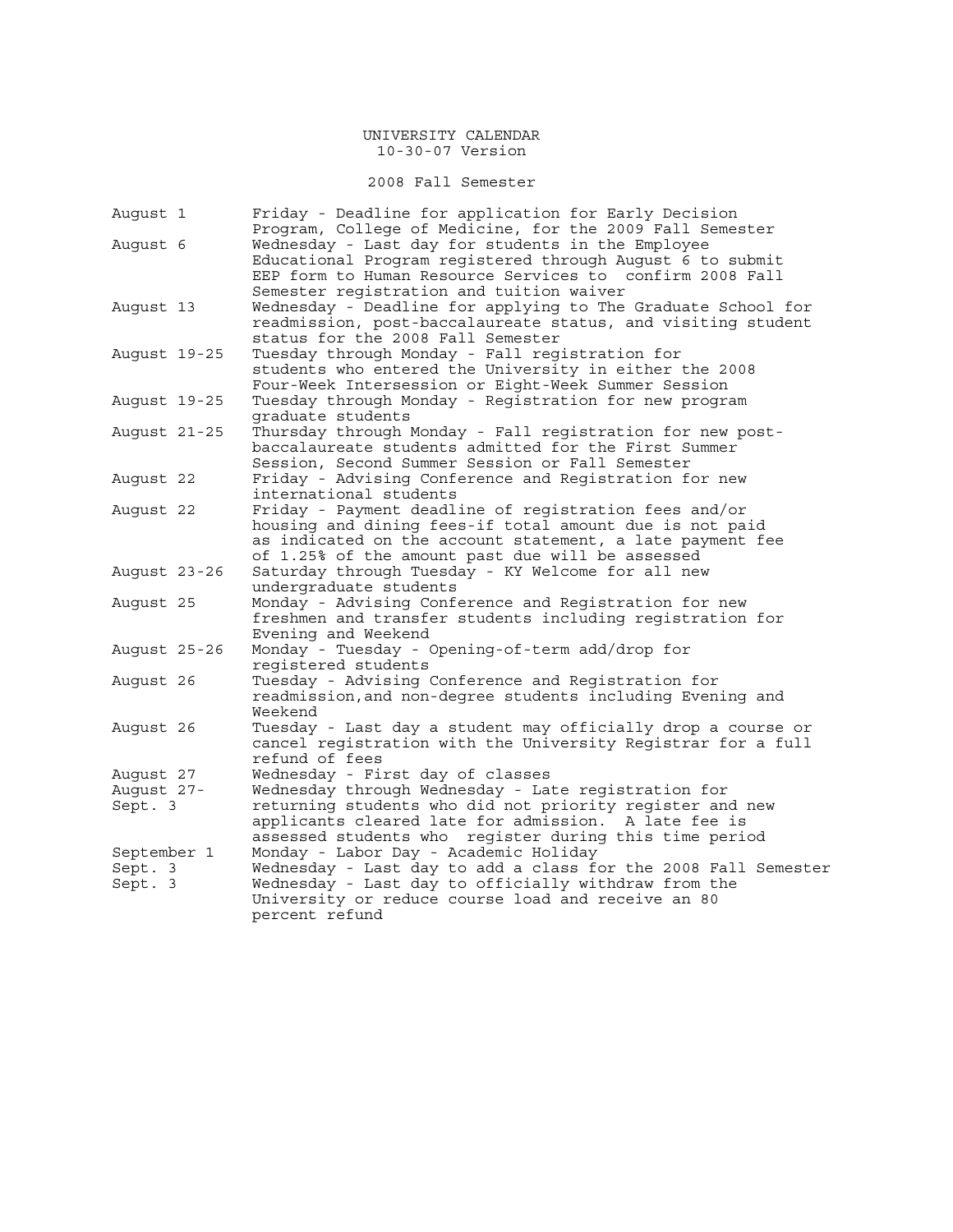2008 Fall Semester

| September 3  | Wednesday - Last day for students in the Employee                   |
|--------------|---------------------------------------------------------------------|
|              | Educational Program who registered and/or changed                   |
|              | schedules after August 6 to submit EEP form to Human                |
|              | Resource Services to confirm 2008 Fall Semester                     |
|              | registration and tuition waiver                                     |
| September 17 | Wednesday - Last day to drop a course without it                    |
|              | appearing on the student's transcript                               |
| September 17 | Wednesday - Last day to change grading option (pass/fail            |
|              | to letter grade or letter grade to pass/fail; credit to             |
|              | audit or audit to credit)                                           |
| September 24 | Wednesday - Last day to officially withdraw from the                |
|              | University or reduce course load and receive a 50 percent           |
|              | refund                                                              |
| September 25 | Thursday - Last day for filing an application for a                 |
|              | December degree in college dean's office                            |
| September 25 | Thursday - Deadline for submission of application and all           |
|              | required documents to the Office of Undergraduate                   |
|              | Admission and University Registrar for change of                    |
|              |                                                                     |
|              | residency status for 2008 Fall Semester                             |
| October 6-   | Monday through Wednesday - Students are prohibited from             |
| November 26  | changing academic majors                                            |
| October 9    | Thursday - Last day for doctoral candidates for a                   |
|              | December degree to submit a Notification of Intent to               |
|              | schedule a final examination in The Graduate School                 |
| October 15   | Wednesday - Deadline for submission of application and              |
|              | all required documents to the Office of Admissions for              |
|              | undergraduate applicants planning to attend November                |
|              | Advising Conference (including registration for spring              |
|              | classes)                                                            |
| October 20   | Monday - Midterm of 2008 Fall Semester                              |
| October 24   | Friday - Last day to withdraw from the University or                |
|              | reduce course load. Students can withdraw or reduce                 |
|              | course load after this date only for "urgent non-academic           |
|              | reasons. "First-time, full-time freshmen refer to                   |
|              | November 14 information                                             |
| November 3-  | Monday through Tuesday - Priority registration for the              |
| November 25  | 2009 Spring Semester                                                |
| November 3   | Monday - Deadline for completed AMCAS application,                  |
|              | College of Medicine, for the 2009 Fall Semester                     |
| November 4   | Tuesday -- President Election Day                                   |
| November 14  | Friday - Last day for first-time, full-time freshmen to             |
|              | withdraw or reduce course load upon approval from their             |
|              | advisor                                                             |
|              |                                                                     |
| November 20  | Thursday - Last day for candidates for a December degree            |
|              | to schedule a final examination in The Graduate School              |
| November 21  | Friday - 2009 Spring Semester Advising Conference for new           |
|              | and readmitted undergraduate students                               |
|              | November 26-29 Wednesday through Saturday - Thanksgiving - Academic |
|              | Holidays                                                            |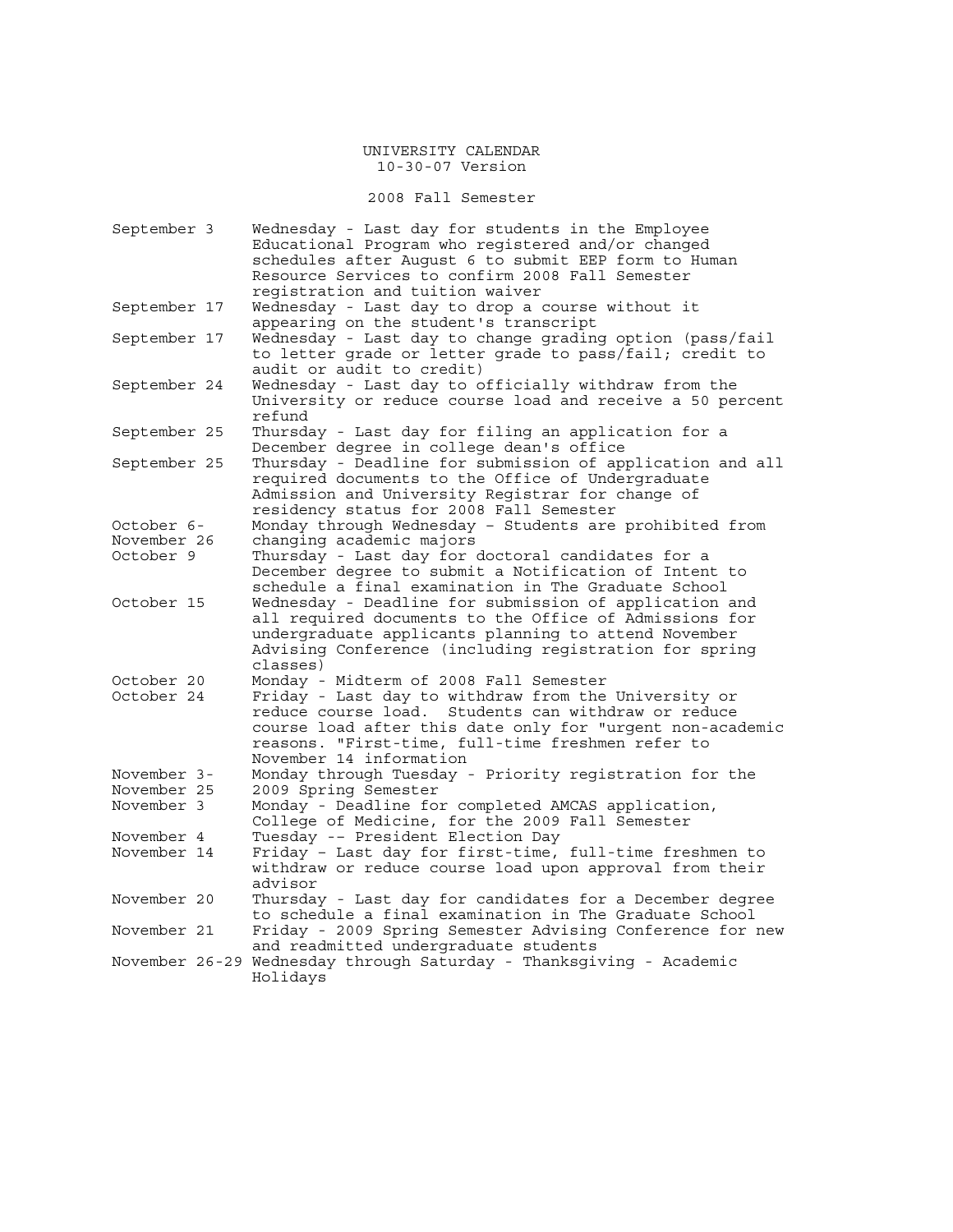2008 Fall Semester

| December 1  | Monday - Application deadline for undergraduate admission<br>to the Spring 2009 term                                                                                                                                                             |
|-------------|--------------------------------------------------------------------------------------------------------------------------------------------------------------------------------------------------------------------------------------------------|
| December 1  | Monday - Deadline for submission of application and<br>receipt of all materials for admission, readmission or<br>transfer to the College of Law for the 2009 Spring<br>Semester                                                                  |
| December 3- | Wednesday through Monday - Add/Drop for registered                                                                                                                                                                                               |
| December 22 | students for the 2009 Spring Semester                                                                                                                                                                                                            |
| December 4  | Thursday - Last day for candidates for a December<br>graduate degree to sit for a final examination                                                                                                                                              |
| December 8  | Monday - Deadline for applying for admission to a program in<br>The Graduate School for the 2009 Spring Semester.<br>Applications for readmission, post-baccalaureate status, and<br>visiting student status will be accepted after the deadline |
| December 10 | Wednesday - Last day for students in the Employee<br>Educational Program registered through December 10 to<br>submit EEP form to Human Resource Services to confirm<br>2009 Spring Semester registration and tuition waiver                      |
| December 12 | Friday - Last day of classes                                                                                                                                                                                                                     |
|             | December 15-19 Monday through Friday - Final Examinations                                                                                                                                                                                        |
| December 17 | Wednesday - Deadline for applying to The Graduate School<br>for readmission, post-baccalaureate status, and visiting<br>student status for the 2009 Spring Semester                                                                              |
| December 19 | Friday - Last day for candidates for a December degree to<br>submit a thesis/dissertation to The Graduate School                                                                                                                                 |
| December 19 | Friday - End of 2008 Fall Semester                                                                                                                                                                                                               |
| December 22 | Monday - Final deadline for submission of grades to the<br>Registrar's Office by 4 p.m.                                                                                                                                                          |

\* These dates are under review and are subject to change.

SUMMARY OF TEACHING DAYS, FALL SEMESTER 2008

|           | Mon. | Tues. | Wed. | Thurs. | Fri. | Sat. | Teaching Days |    |
|-----------|------|-------|------|--------|------|------|---------------|----|
| Auqust    |      |       |      |        |      |      | Auqust        |    |
| September |      | 5     | 4    | 4      |      | 4    | September 25  |    |
| October   |      | 4     | 5    | 5      | 5    | 4    | October       | 27 |
| November  |      |       |      |        |      | 4    | November      | 20 |
| December  |      | 2     | 2    |        |      |      | December      |    |
| Totals    | 14   | 14    | 15   | 15     | 15   | 14   |               | 87 |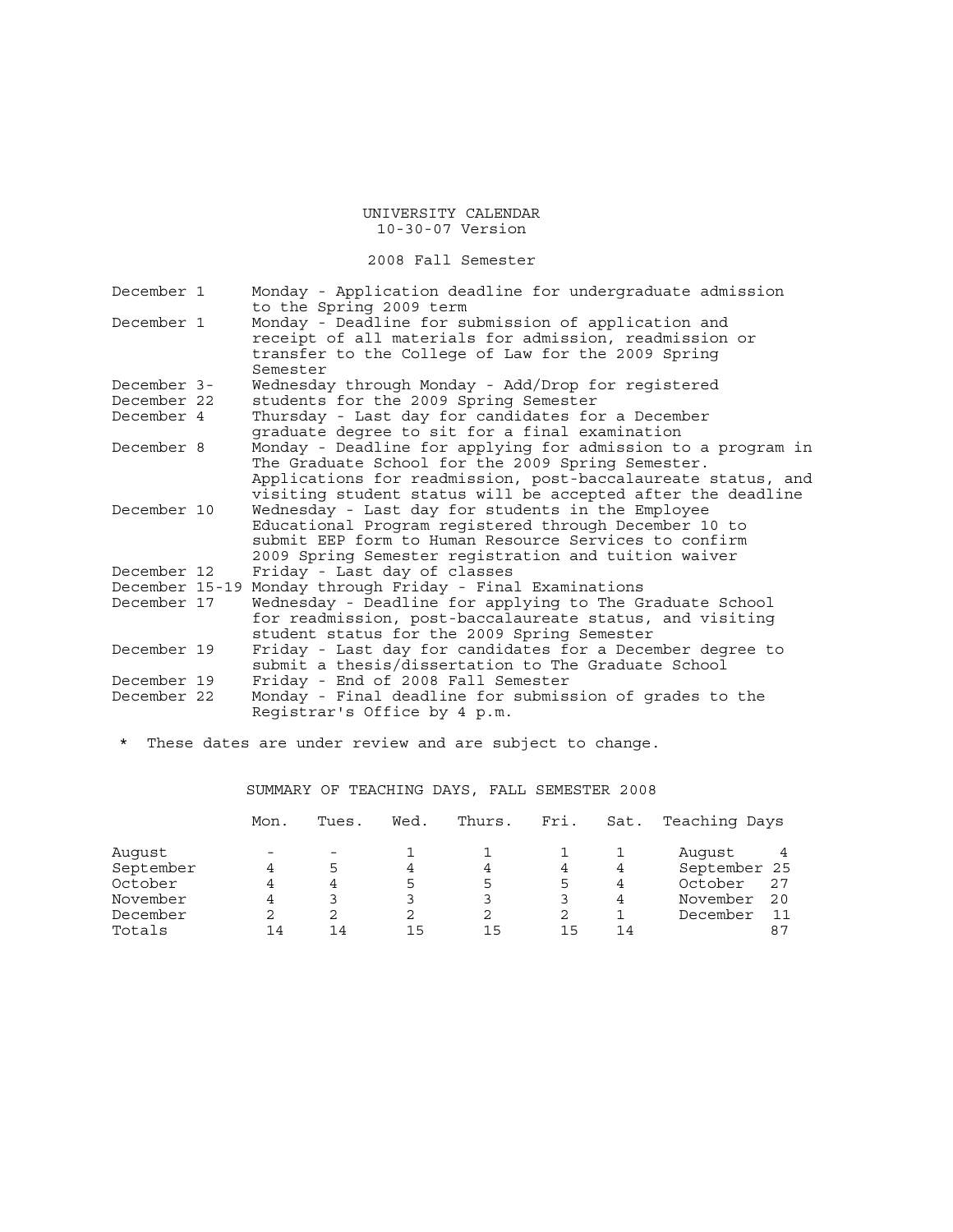# 2009 Spring Semester

| February 15  | Friday - Priority filing deadline for the 2008-2009                          |
|--------------|------------------------------------------------------------------------------|
| 2008         | academic year for financial aid for entering freshman                        |
| April 1      | Tuesday - Priority filing deadline for the 2008-2009                         |
| 2008         | academic year for financial aid for continuing and                           |
|              | transfer students                                                            |
| June 15      | Sunday - Deadline for international applications to be                       |
| 2008         | submitted to The Graduate School for the 2009 Spring                         |
|              | Semester                                                                     |
| September 15 | Monday - Deadline for applying with college deans for                        |
| 2008         | reinstatement after a second academic suspension for the                     |
|              | 2009 Spring Semester                                                         |
| October 1    | Thursday - Deadline for students to schedule an                              |
| 2008         | appointment for reinstatement in all colleges for the                        |
|              | 2009 spring semester                                                         |
| October 15   | Wednesday - Deadline for submission of application and all                   |
| 2008         | required documents to the Office of Admissions for                           |
|              | undergraduate applicants planning to attend November                         |
|              | Advising Conference (including registration for spring                       |
|              | classes)                                                                     |
| October 15   | Wednesday - Deadline for undergraduate international                         |
| 2008         | applicants to submit 2009 Spring Semester application                        |
| November 21  | Friday - 2009 Spring Semester Advising Conference for                        |
| 2008         | new and readmitted undergraduate students                                    |
| December 1   | Monday - Final deadline for submission of application                        |
| 2008         | and all required documents to the Office of Undergraduate                    |
|              | Admission and University Registrar for the 2009 Spring                       |
|              | Semester.                                                                    |
| December 3-  | Wednesday through Monday - Add/Drop for registered                           |
| December 22  | students for the 2009 Spring Semester                                        |
| 2008         |                                                                              |
| December 10  | Wednesday - Last day for students in the Employee                            |
| 2008         | Educational Program registered through December 10 to                        |
|              | submit EEP form to Human Resource Services to confirm                        |
|              | 2009 Spring Semester registration and tuition waiver                         |
| December 17  | Wednesday - Deadline for applying for admission to a program in              |
| 2008         | The Graduate School for the 2009 Spring Semester. Applications               |
|              | for readmission, post-baccalaureate status,<br>and visiting                  |
|              | student status will be accepted after the deadline                           |
| December 17  | Wednesday - Deadline for applying to The Graduate School                     |
| 2008         | readmission, post-baccalaureate status, and visiting<br>for                  |
|              | student status for the 2009 Spring Semester                                  |
|              | Wednesday through Saturday - Add/Drop for registered                         |
| January 7–10 | students                                                                     |
|              |                                                                              |
| January 7-12 | Wednesday through Monday - Registration for new program                      |
|              | graduate students                                                            |
| January 8-12 | Thursday through Monday - Registration for new post-                         |
|              | baccalaureate students<br>Friday - International Student Advising Conference |
| January 9    | Monday - Advising Conference and Registration for new                        |
| January 12   | freshmen and transfer students including registration for                    |
|              |                                                                              |
|              | Evening and Weekend                                                          |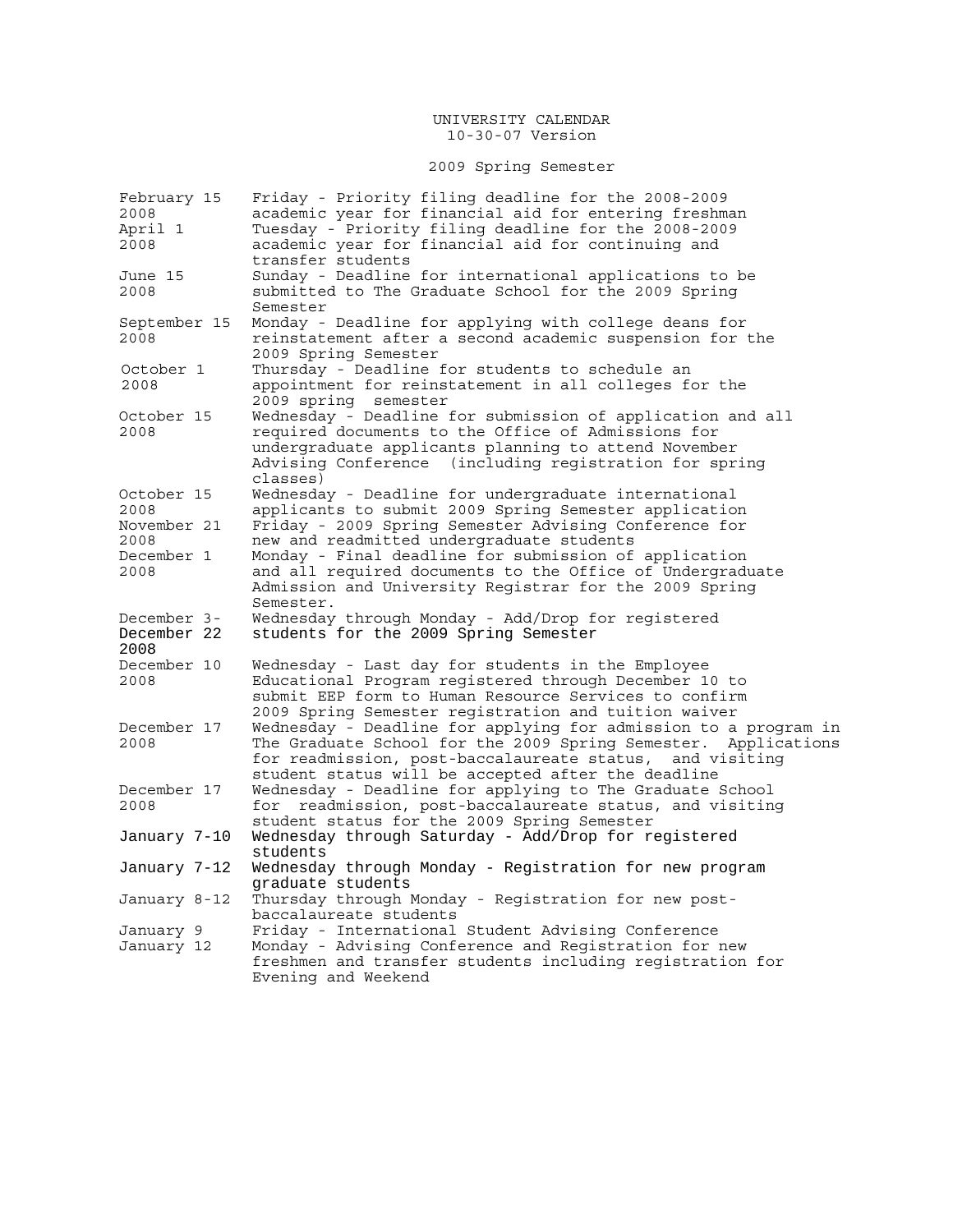#### UNIVERSITY CALENDAR 10-30-07

2009 Spring Semester

|                          | January 12-13 Monday and Tuesday - Opening-of-term add/drop for<br>reqistered students                                                                                                                                                                                               |
|--------------------------|--------------------------------------------------------------------------------------------------------------------------------------------------------------------------------------------------------------------------------------------------------------------------------------|
| January 13               | Tuesday - Advising conference and Registration for<br>readmission and non-degree students including<br>registration for Evening and Weekend                                                                                                                                          |
| January 13               | Tuesday - Last day a student may officially drop a course<br>or cancel registration with the University Registrar for<br>a full refund of fees                                                                                                                                       |
| January 14               | Wednesday - First day of classes                                                                                                                                                                                                                                                     |
| January 14-21            | Wednesday through Wednesday - Late registration for<br>returning students who did not priority register and new<br>applicants cleared late for admission. A late fee is<br>assessed students who register during this time period                                                    |
| January 19<br>January 20 | Monday - Martin Luther King Birthday - Academic Holiday<br>Tuesday - Deadline for submission of all application<br>materials, College of Medicine, for the Fall 2009<br>Semester                                                                                                     |
| January 21               | Wednesday - Last day to add a class for the 2009 Spring<br>Semester                                                                                                                                                                                                                  |
| January 21               | Wednesday - Last day to officially withdraw from the<br>University or reduce course load and receive an 80<br>percent refund                                                                                                                                                         |
| January 21               | Wednesday - Last day for students in the Employee<br>Educational Program who registered and/or changed<br>schedules after December 10 to submit EEP form to Human<br>Resource Services to confirm 2009 Spring Semester                                                               |
| January 22               | registration and tuition waiver<br>Thursday - Payment deadline of registration fees and/or<br>housing and dining fees Wednesday -if total amount due is<br>not paid as indicated on the account statement, a late<br>payment fee of 1.25% of the amount past due will be<br>assessed |
| February 1               | Sunday - Deadline for international applications to be<br>submitted to The Graduate School for the 2009 Fall<br>Semester                                                                                                                                                             |
| February 1               | Sunday - Preferred deadline for submitting application<br>for admission to the College of Dentistry for the 2009<br>Fall Semester                                                                                                                                                    |
| February 4               | Wednesday - Last day to drop a course without it<br>appearing on the student's transcript                                                                                                                                                                                            |
| February 4               | Wednesday - Last day to change grading option (pass/fail<br>to letter grade or letter grade to pass/fail; credit to<br>audit or audit to credit)                                                                                                                                     |
| February 11              | Wednesday - Last day to officially withdraw from the<br>University or reduce course load and receive a 50 percent<br>refund                                                                                                                                                          |
| February 12              | Thursday - Last day for filing an application for a May<br>degree in college dean's office                                                                                                                                                                                           |
| February 12              | Thursday - Deadline for submission of application and all<br>required documents to the Office of Undergraduate<br>Admissions and University Registrar for change of<br>residency status for 2009 Spring Semester                                                                     |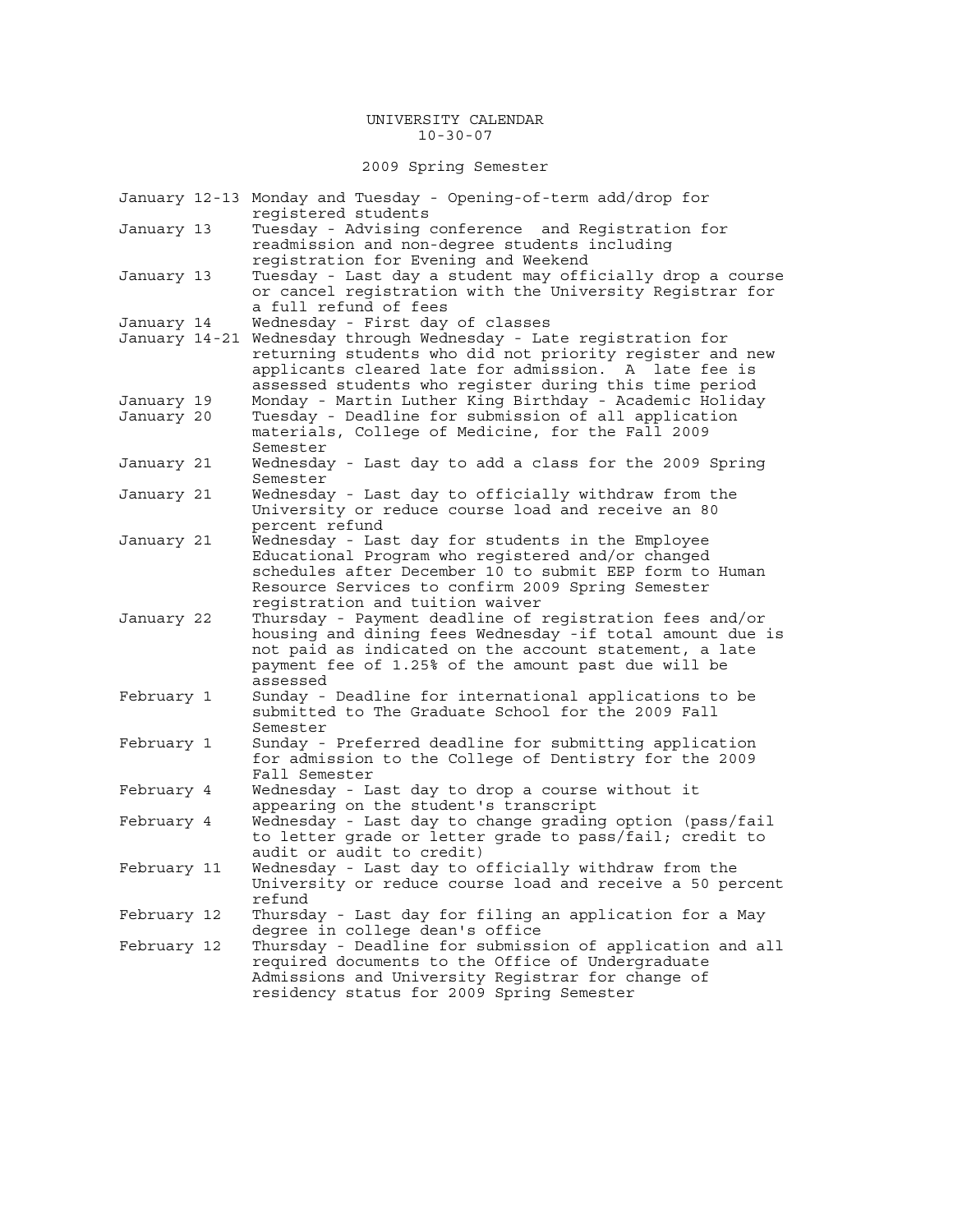2009 Spring Semester

| February 26     | Thursday - Last day for doctoral candidates for a May<br>degree to submit a Notification of Intent to schedule a<br>final examination in The Graduate School                                                                   |
|-----------------|--------------------------------------------------------------------------------------------------------------------------------------------------------------------------------------------------------------------------------|
| March 1         | Sunday - Last day for submission of application for<br>admission to the College of Law for the 2009 Fall<br>Semester                                                                                                           |
| March 2-        | Monday-Wednesday - Students are prohibited from changing                                                                                                                                                                       |
| April 22        | academic majors                                                                                                                                                                                                                |
| March 9         | Monday - Midterm of 2009 Spring Semester                                                                                                                                                                                       |
|                 |                                                                                                                                                                                                                                |
| March 13        | Friday - Last day to withdraw from the University or<br>reduce course load. Students can withdraw or reduce<br>course load after this date only for "urgent non-academic                                                       |
|                 | reasons. "First-time, full-time freshmen refer to April 3<br>information                                                                                                                                                       |
| March 16-21     | Monday through Saturday - Spring Vacation - Academic<br>Holidays                                                                                                                                                               |
| March 30-       | Monday through Tuesday - Priority registration for the                                                                                                                                                                         |
| April 21        | 2009 Fall Semester and both 2009 Summer Sessions                                                                                                                                                                               |
| April 3         | Friday - Last day for first-time, full-time freshmen to<br>withdraw or reduce course load upon approval from their<br>advisor                                                                                                  |
| April 9         | Thursday - Last day for candidates for a May degree to<br>schedule a final examination in The Graduate School                                                                                                                  |
| April 13        | Monday - Deadline for applying for admission to a<br>Program in The Graduate School for the 2009 four-week<br>Summer Session. Applications for readmission, post-<br>baccalaureate status, and visiting student status will be |
| April 23        | accepted after the deadline<br>Thursday - Last day for candidates for a May graduate<br>degree to sit for a final examination                                                                                                  |
| April 29        | Wednesday - Deadline for applying to The Graduate School<br>for readmission, post-baccalaureate status, and visiting<br>student status for the 2009 Four-Week Intersession                                                     |
| May 1           | Friday - Last day of classes                                                                                                                                                                                                   |
| May 4-<br>May 8 | Monday through Friday - Final Examinations                                                                                                                                                                                     |
| May 5-          | Tuesday through Monday - Four-Week Intersession                                                                                                                                                                                |
| May 11          | registration and add/drop continue for students<br>enrolled in the 2009 Spring Semester                                                                                                                                        |
| May $5-$        | Tuesday through Wednesday - Eight-Week Summer Session                                                                                                                                                                          |
| June 10         | registration and add/drop continues for students enrolled<br>in the 2009 Spring Semester                                                                                                                                       |
| May $5-$        | Tuesday through Saturday - Add/Drop for priority                                                                                                                                                                               |
| June 20         | registered students for the 2009 Fall Semester                                                                                                                                                                                 |
| May 8           | Friday - Last day for candidates for a May degree to<br>submit a thesis/dissertation to The Graduate School                                                                                                                    |
| May 8           | Friday - End of 2009 Spring Semester                                                                                                                                                                                           |
| May 9           | Saturday - Commencement                                                                                                                                                                                                        |
| May 11          | Monday - Final deadline for submission of grades to the<br>Registrar's Office by 4 p.m.                                                                                                                                        |
| May 11-         | College of Pharmacy 15-Week Summer Term                                                                                                                                                                                        |
| August 22       |                                                                                                                                                                                                                                |

• These dates are under review and are subject to change.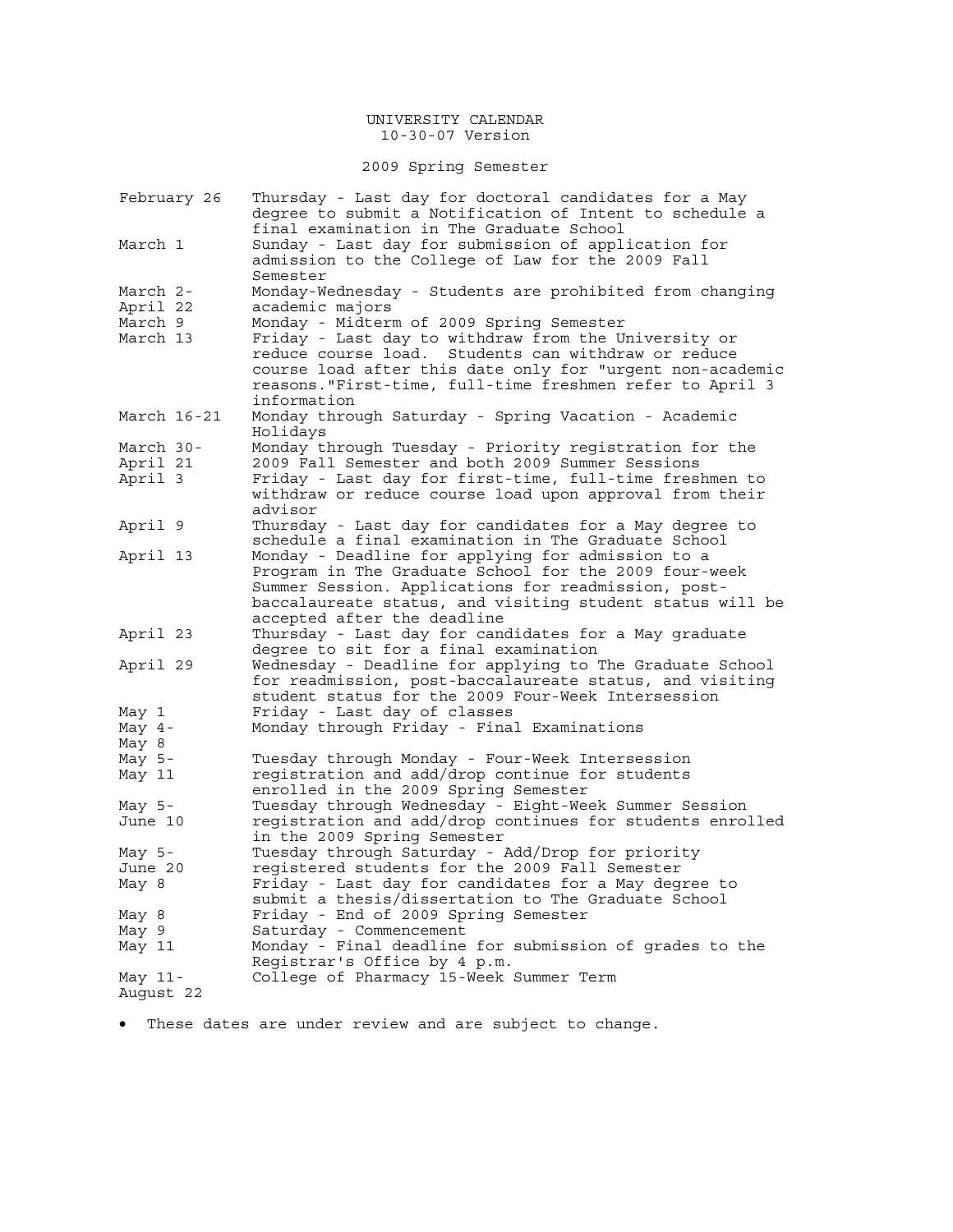|          | Mon.   | Tues.  | Wed.   | Thurs. | Fri. | Sat. | Teaching Days |      |
|----------|--------|--------|--------|--------|------|------|---------------|------|
| January  |        |        |        |        |      |      | January       | - 15 |
| February | 4      | 4      | 4      | 4      | 4    | 4    | February 24   |      |
| March    | 4      | 4      |        |        |      | 3    | March         | 20   |
| April    | 4      | 4      | 5      | 5      | 4    | 4    | April         | 26   |
| May      | $\sim$ | $\sim$ | $\sim$ | $\sim$ |      | ۰    | May           | 1    |
| Totals   | 1 3    | 14     | 15     | 15     | 15   | 14   |               | 86   |

## SUMMARY OF TEACHING DAYS, SPRING SEMESTER 2009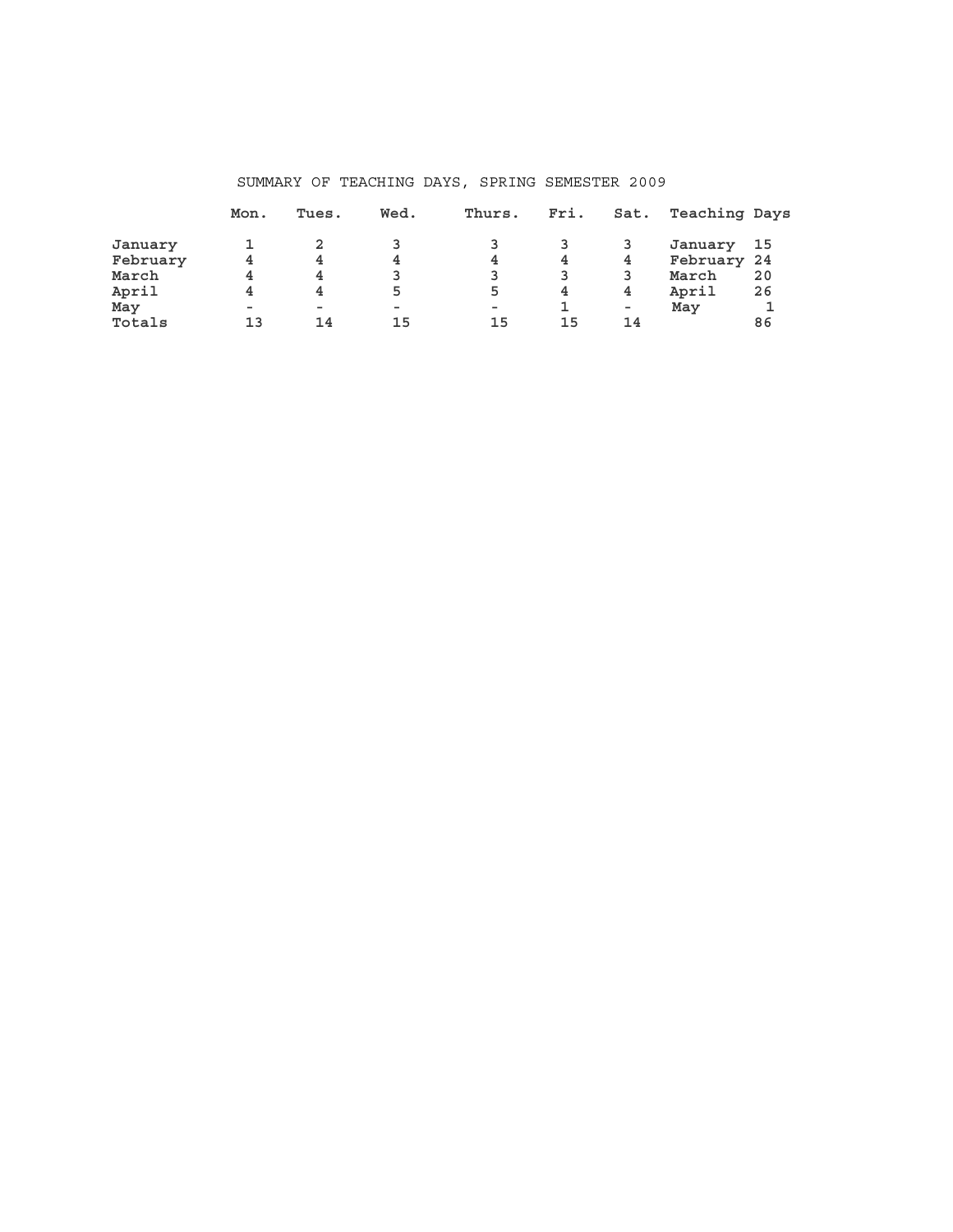2009 Four-Week – First Summer Session

| March 1   | Sunday - Applications available to apply for financial<br>aid for the first summer session and/or the second summer<br>session                                                                                                                                     |
|-----------|--------------------------------------------------------------------------------------------------------------------------------------------------------------------------------------------------------------------------------------------------------------------|
| March 15  | Sunday - Priority filing deadline for financial aid<br>for the first summer session and/or the second summer<br>session                                                                                                                                            |
| April 10  | Friday - Deadline for applying for admission to a program<br>in The Graduate School for the 2009 Four-Week Summer<br>Intersession. Applications for readmission, post-<br>baccalaureate status, and visiting student status will be<br>accepted after the deadline |
| April 15  | Wednesday - Final deadline for submission of application<br>and all required documents to the Office of Admissions<br>for undergraduate admission for the 2009 first summer<br>session                                                                             |
| April 29  | Wednesday - Deadline for applying to The Graduate School<br>for readmission, post-baccalaureate status, and visiting<br>student status for the 2009 first summer session                                                                                           |
| May 5-    | Tuesday through Monday - First summer session                                                                                                                                                                                                                      |
| May 11    | registration and add/drop continue for students enrolled                                                                                                                                                                                                           |
|           | in the 2009 Spring Semester                                                                                                                                                                                                                                        |
| May 11    | Monday - Beginning of College of Pharmacy 15-Week Summer<br>Term                                                                                                                                                                                                   |
| May 11    | Monday - Advising Conference and Registration for new and<br>readmitted students                                                                                                                                                                                   |
| May 11    | Monday - Deadline for applying for admission to a program<br>in the Graduate School for the 2009 Eight-Week Summer<br>Applications for readmission, post-<br>Session.<br>baccalaureate status, and visiting student status will be<br>accepted after the deadline  |
| May 12    | Tuesday - Last day a student may officially drop a course<br>or cancel registration with the University Registrar for<br>a full refund of fees                                                                                                                     |
| May 12    | Tuesday - First day of classes                                                                                                                                                                                                                                     |
| May 12-13 | Tuesday through Wednesday - Late registration for                                                                                                                                                                                                                  |
|           | returning students not already registered and new<br>applicants cleared late for admission. A late fee is<br>assessed students who register late                                                                                                                   |
| May 13    | Wednesday - Last day to add a class for the 2009 First<br>summer session                                                                                                                                                                                           |
| May 13    | Wednesday - Last day to officially withdraw from the<br>University or reduce course load and receive an 80<br>percent refund                                                                                                                                       |
| May 13    | Wednesday - Last day for students in the Employee<br>Educational Program to submit EEP form to Human Resource<br>Services for tuition waiver for the 2009 First summer<br>session                                                                                  |
| May 18    | Monday - Last day to drop a course without it appearing<br>on the student's transcript                                                                                                                                                                             |
| May 18    | Monday - Last day to change grading option (pass/fail to<br>letter grade or letter grade to pass/fail; credit to<br>audit or audit to credit                                                                                                                       |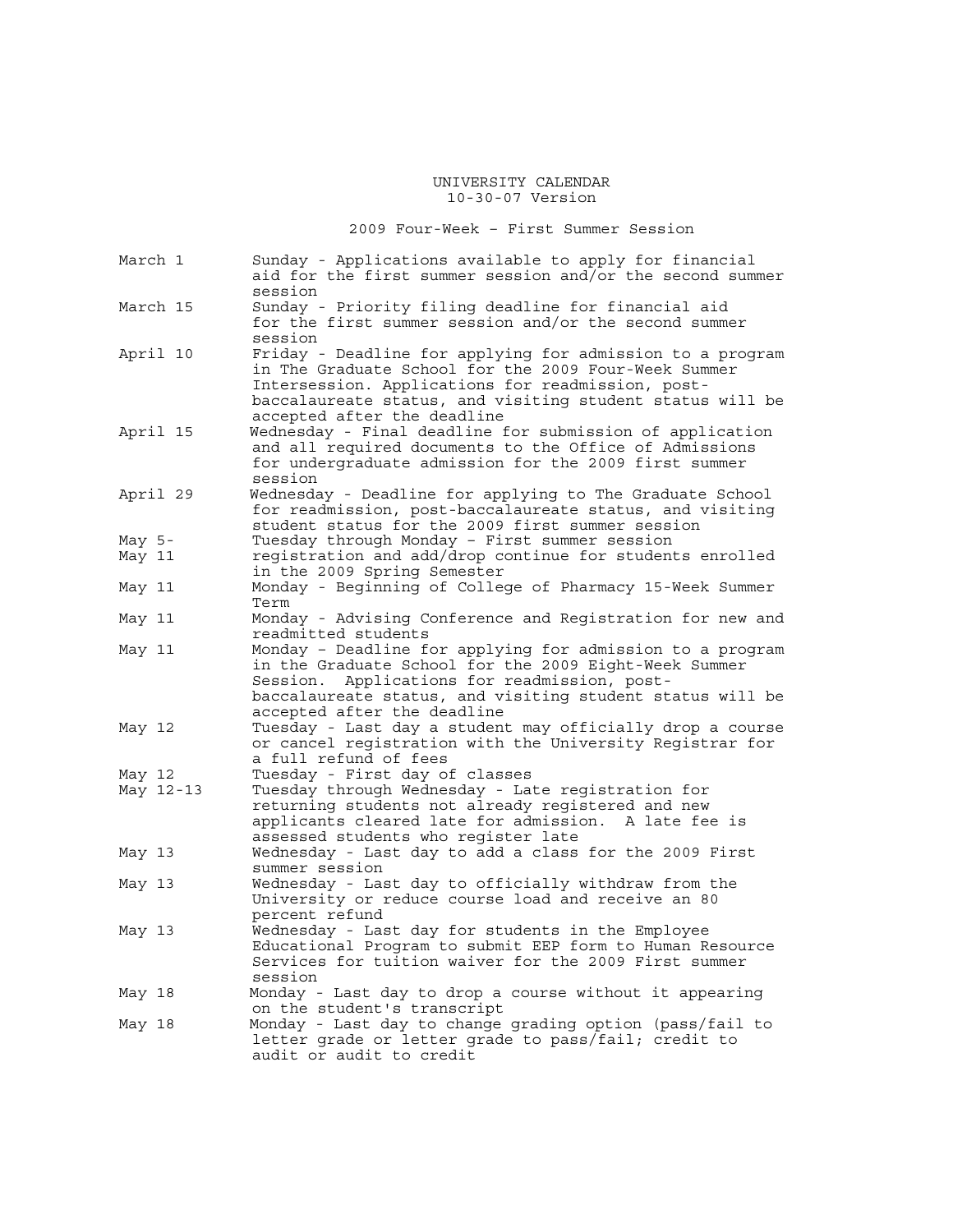2009 Four-Week - First Summer Session

| May 19    | Tuesday - Last day to officially withdraw from the<br>University or reduce course load and receive a 50 percent<br>refund                                                                                                                       |
|-----------|-------------------------------------------------------------------------------------------------------------------------------------------------------------------------------------------------------------------------------------------------|
| May $20-$ | Wednesday through Wednesday - Second summer session                                                                                                                                                                                             |
| June 10   | registration and add/drop for students who entered the<br>University in the 2009 first summer session                                                                                                                                           |
| May 22    | Friday - Payment deadline of registration fees and/or<br>housing and dining fees-if total amount due is not paid<br>as indicated on the account statement, a late payment fee<br>of 1.25% of the amount past due will be assessed               |
| May 25    | Monday - Memorial Day - Academic Holiday                                                                                                                                                                                                        |
| May 25    | Monday - Midterm of 2009 Four-Week Intersession                                                                                                                                                                                                 |
| May 27    | Wednesday - Last day to withdraw from the University or<br>reduce course load. Students can withdraw or reduce<br>course load after this date only for "urgent non-academic<br>reasons."                                                        |
| May 27    | Wednesday - Deadline for applying to The Graduate School<br>for readmission, post-baccalaureate status, and visiting<br>student status for the 2009 Eight-Week Summer Session                                                                   |
| June 3    | Wednesday - Last day for doctoral candidates for an<br>August degree to submit a Notification of Intent to<br>schedule a final examination in The Graduate School                                                                               |
| June 9    | Tuesday - Final Examinations                                                                                                                                                                                                                    |
| June 9    | Tuesday - End of 2009 Four-Week Intersession                                                                                                                                                                                                    |
| June 10   | Wednesday - Deadline for submission of application and<br>all required documents to the Office of Undergraduate<br>Admission and University Registrar for change of<br>residency status for the Four-Week and the<br>Eight-Week Summer Sessions |
| June 12   | Friday - Final deadline for submission of grades to the<br>Registrar's Office by 12 noon                                                                                                                                                        |
| $\star$   | These dates are under review and are subject to change.                                                                                                                                                                                         |

SUMMARY OF TEACHING DAYS, 2009 FOUR-WEEK INTERSESSION

|        | Mon. | Tues.         | Wed.                    |                |               |               | Thurs. Fri. Sat. Teaching Days |
|--------|------|---------------|-------------------------|----------------|---------------|---------------|--------------------------------|
| May    |      | $\mathcal{R}$ | $\overline{\mathbf{3}}$ | $\overline{3}$ | $\mathcal{L}$ | $\sim$ $\sim$ | May 16                         |
| June   |      |               |                         |                |               |               | June<br>8                      |
| Totals |      | ь.            |                         |                |               |               | 24                             |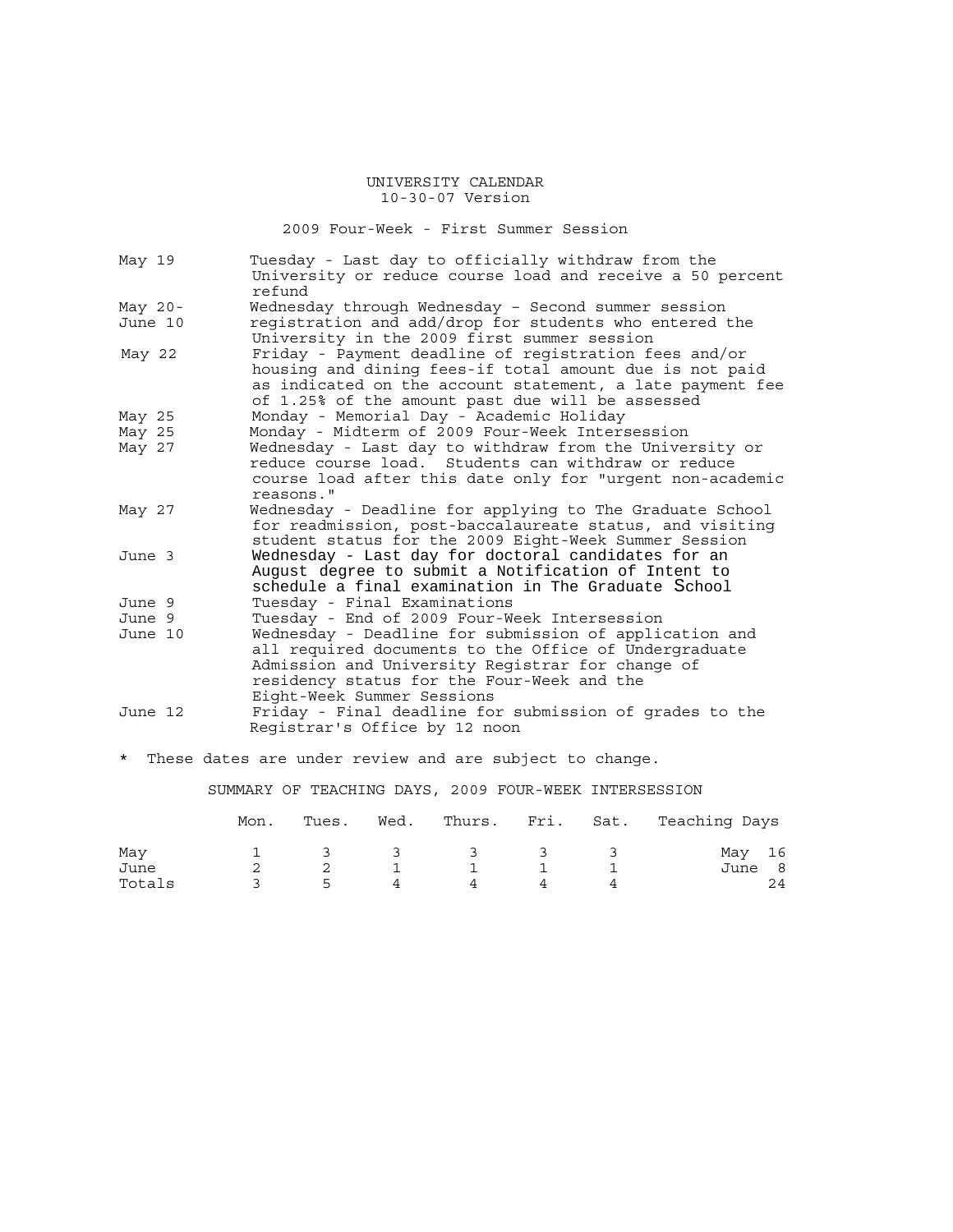2009 Eight-Week – Second Summer Session

| March 1   |            | Sunday - Applications available to apply for financial<br>aid for the 4 week and/or the 8 week summer term(s)                                                                                                                                              |
|-----------|------------|------------------------------------------------------------------------------------------------------------------------------------------------------------------------------------------------------------------------------------------------------------|
|           |            | Sunday - Priority filing deadline for financial aid for                                                                                                                                                                                                    |
| March 15  |            |                                                                                                                                                                                                                                                            |
|           |            | the 4 week and/or the 8 week summer term(s)                                                                                                                                                                                                                |
| May $5-$  |            | Tuesday through Thursday - Eight-Week Summer Session                                                                                                                                                                                                       |
| June 11   |            | registration and add/drop continue for students enrolled                                                                                                                                                                                                   |
|           |            | in the 2009 Spring Semester                                                                                                                                                                                                                                |
| May 11    |            | Monday - Deadline for applying for admission to a program<br>in The Graduate School for the 2009 Eight-Week Summer Session.<br>Applications for readmission, post-baccalaureate status,<br>and visiting student status will be accepted after the deadline |
| May 15    |            | Friday - Final deadline for submission of application<br>and all required documents to the Office of Admissions<br>for undergraduate admission for the 2009 Eight-Week<br>Summer Session.                                                                  |
| May 20-   |            | Wednesday through Wednesday - Eight-Week registration and                                                                                                                                                                                                  |
| June 3    |            | add/drop for students who entered the University in the<br>2009 Four-Week Intersession                                                                                                                                                                     |
| May 27    |            | Wednesday - Deadline for applying to The Graduate School<br>for readmission, post-baccalaureate status, and visiting<br>student status for the 2009 Eight-Week Summer Session                                                                              |
| June 3    |            | Wednesday - Last day for doctoral candidates for an<br>August degree to submit a Notification of Intent to<br>schedule a final examination in The Graduate School                                                                                          |
| June 9-10 |            | Tuesday and Wednesday - Registration for new graduate<br>students                                                                                                                                                                                          |
| June 10   |            | Wednesday - Advising Conference and Registration for new<br>and readmitted students including registration for<br>Evening and Weekend                                                                                                                      |
| June 10   |            | Wednesday - Deadline for submission of application and all<br>required documents to the Office of Undergraduate Admission<br>and University Registrar for change of residency status for<br>the Eight-Week Summer Session                                  |
| June 11   |            | Thursday - Last day a student may officially drop a<br>course or cancel registration with the University<br>Registrar for a full refund of fees                                                                                                            |
| June 11   |            | Thursday - First day of classes                                                                                                                                                                                                                            |
|           | June 11-12 | Thursday through Friday - Late registration for returning<br>students not already registered and new applicants cleared<br>late for admission. A late fee is assessed students who<br>register late                                                        |
| June 12   |            | Friday - Last day to enter an organized class for the 2009<br>Eight-Week Summer Session                                                                                                                                                                    |
| June 12   |            | Friday - Last day to officially withdraw from the                                                                                                                                                                                                          |
|           |            | University or reduce course load and receive an 80<br>percent refund                                                                                                                                                                                       |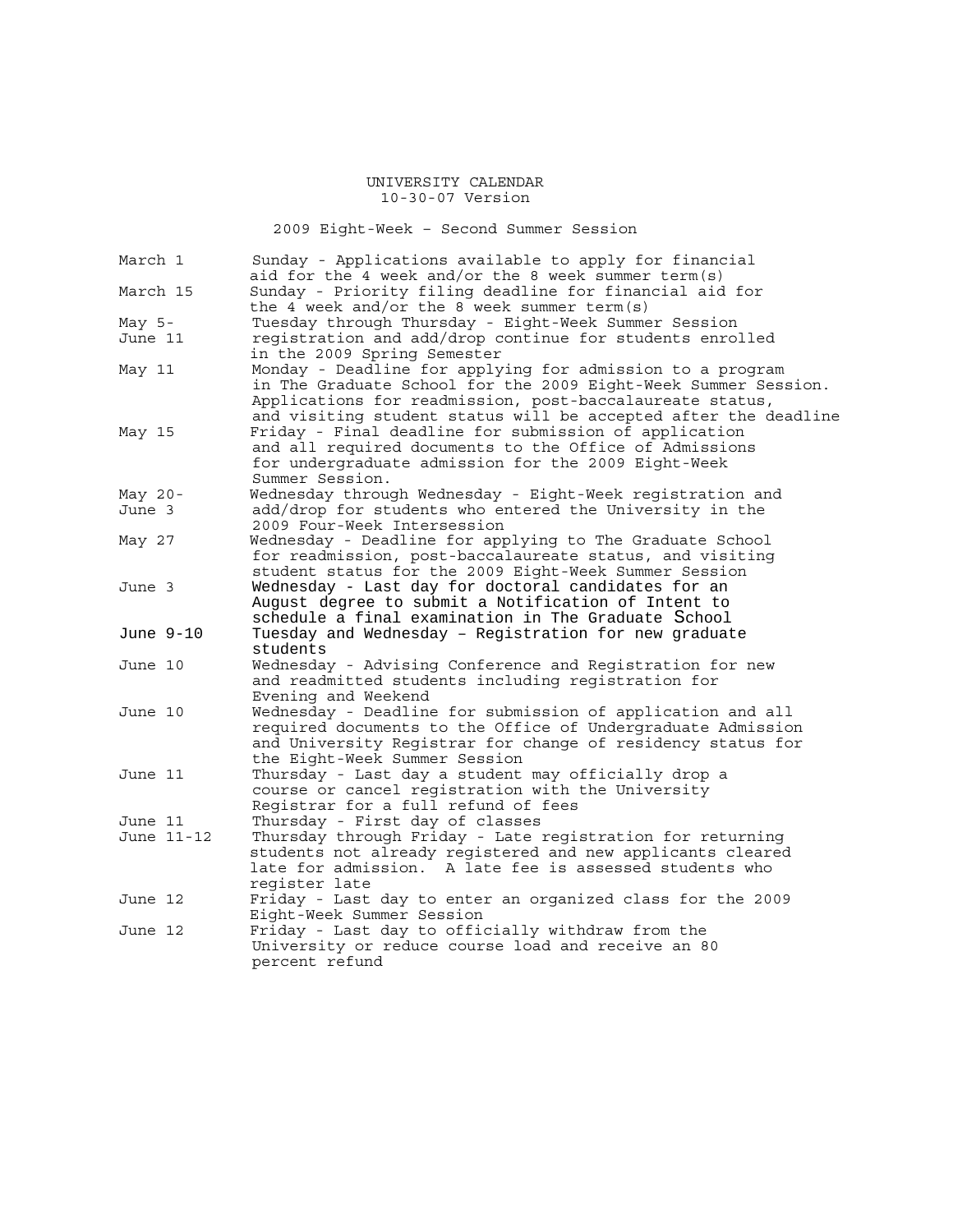2009 Eight-Week - Second Summer Session

| June 12   | Friday - Last day for students in the Employee<br>Educational Program to submit EEP form to Human Resource<br>Services for tuition waiver for the 2009 Eight-Week                                                                                 |
|-----------|---------------------------------------------------------------------------------------------------------------------------------------------------------------------------------------------------------------------------------------------------|
| June 15   | Summer Session<br>Monday - Deadline for international applications to be<br>submitted to The Graduate School for the 2009 Spring<br>Semester                                                                                                      |
| June 22   | Monday - Last day to drop a course without it appearing<br>on the student's transcript                                                                                                                                                            |
| June 22   | Monday - Last day to change grading option (pass/fail to<br>letter grade or letter grade to pass/fail; credit to<br>audit or audit to credit)                                                                                                     |
| June 22   | Monday - Payment deadline of registration fees and/or<br>housing and dining fees - if total amount due is not paid<br>as indicated on the account statement, a late payment fee<br>of 1.25% of the amount past due will be assessed               |
| June 22-  | Summer Advising Conferences for new freshmen, Community                                                                                                                                                                                           |
| July 24   | College transfers, advanced standing (transfer) students,                                                                                                                                                                                         |
|           | auditors, non-degree and readmitted students enrolling<br>for the 2009 Fall Semester                                                                                                                                                              |
|           |                                                                                                                                                                                                                                                   |
| June 25   | Thursday - Last day to officially withdraw from the<br>University or reduce course load and receive a 50 percent<br>refund                                                                                                                        |
| June 26   | Friday - Last day for filing an application for an August                                                                                                                                                                                         |
|           | degree in college dean's office                                                                                                                                                                                                                   |
| July 3    | Friday - Independence Day - Academic Holiday                                                                                                                                                                                                      |
| July 9    | Thursday - Midterm of 2009 Eight-Week Summer Session                                                                                                                                                                                              |
| July 15   | Wednesday - Last day to withdraw from the University or<br>reduce course load. Students can withdraw or reduce<br>course load after this date only for "urgent non-academic<br>reasons."                                                          |
| July 15   | Wednesday - Last day for candidates for an August degree<br>to schedule a final examination in The Graduate School                                                                                                                                |
| July 20   | Monday - Deadline for applying for admission to a program<br>in The Graduate School for the 2009 Fall Semester.<br>Applications for readmission, post-baccalaureate status,<br>and visiting student status will be accepted after the<br>deadline |
| July 29   | Wednesday - Last day for candidates for an August graduate<br>degree to sit for a final examination                                                                                                                                               |
| July 29   | Wednesday - Deadline for applying to The Graduate School<br>for readmission, post-baccalaureate status, and visiting<br>student status for the 2009 Fall Semester.                                                                                |
| August 5  | Wednesday - Last day for students in the Employee<br>Educational Program who registered through August 5 to<br>submit EEP form to Human Resource Services to confirm<br>2009 Fall Semester registration and tuition waiver                        |
| August 6  | Thursday - End of 2009 Eight-Week Summer Session                                                                                                                                                                                                  |
| August 6  | Thursday - Last day for candidates for an August degree<br>to submit a thesis/dissertation to The Graduate School                                                                                                                                 |
| August 6  | Thursday - Final Examinations                                                                                                                                                                                                                     |
| August 10 | Monday - Final deadline for submission of grades to the                                                                                                                                                                                           |
|           | Registrar's Office by 12 noon                                                                                                                                                                                                                     |
| August 22 | Saturday - End of College of Pharmacy 15-Week Summer Term                                                                                                                                                                                         |
|           |                                                                                                                                                                                                                                                   |